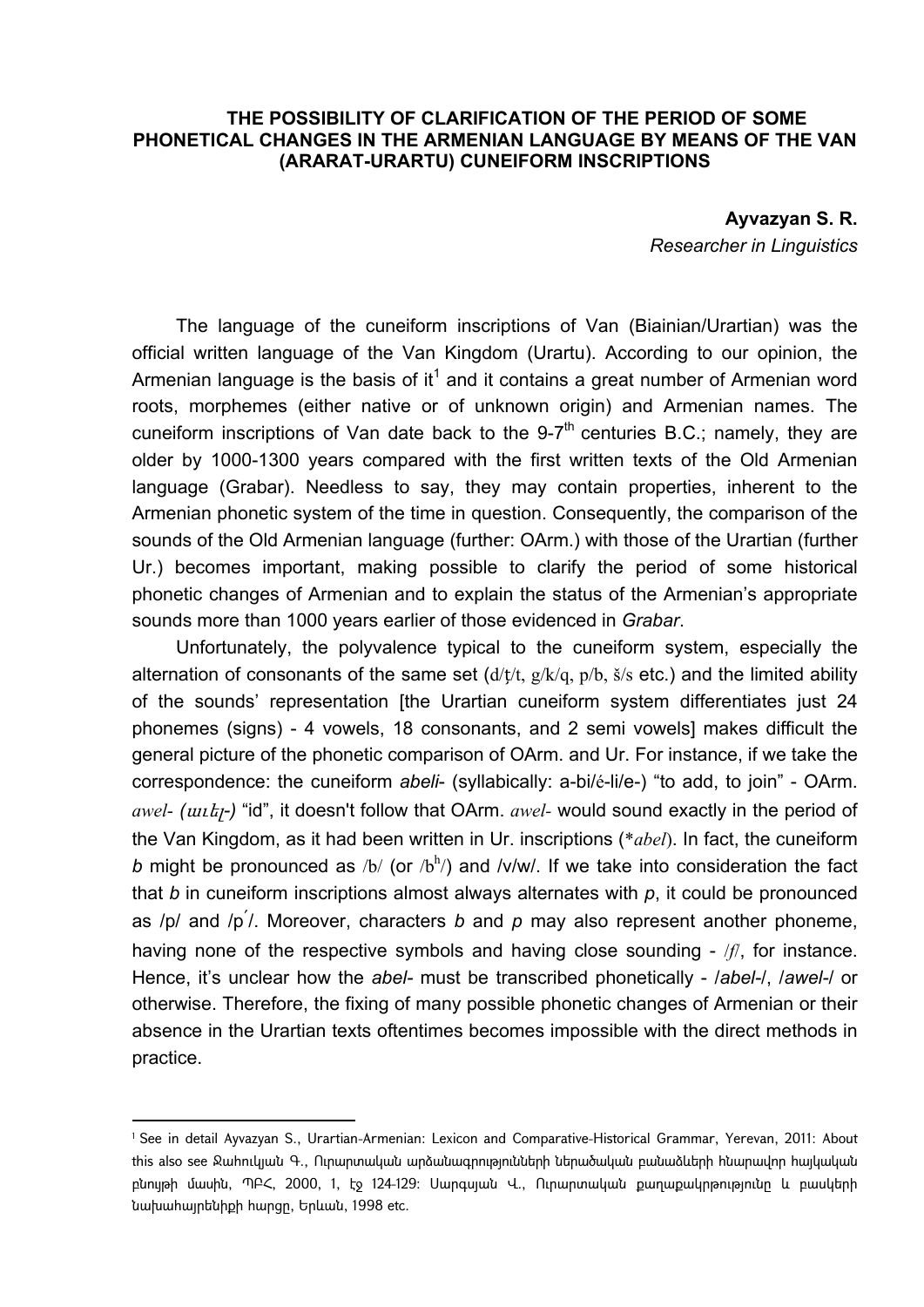Nevertheless, the comparison of indigenous words and morphemes of OArm. and their Proto-Indo-European prototypes with the parallel forms in the Urartian texts gives an opportunity to get the correspondences of PIE **restored (hypothetical) phoneme** <sup>→</sup> **Urartian symbol**  $\rightarrow$  **OArm. (letter) phoneme.** Their juxtaposing with the material from the collation of the Armenian's loanwords and the words of unknown origin evidenced in the Urartian texts, makes possible to get all the necessary essentials for some clarifications in the matter we are interested in<sup>2</sup>.

Let's examine some of the instances, where the phonetic differences in both OArm. and Ur. texts are clearly seen.

1. Word comparisons where we have the symbols *u/w* in Ur. vs *g* in OArm, deriving from the PIE  $*_{\mathfrak{U}}$  in the word-initial position, which shows that the sound change  $*_{\mathfrak{U}}>q$  of Armenian either was not implemented still in the period of the Van kingdom or was in a transitional state, when the PIE *\**ṷ in the mentioned position is rendered with the symbols *u/w* in the Urartian inscriptions. Let's consider the following examples: a) the Ur. *wal=d-* "to overcome, to win, to surpass, to overthrow (the enemy's chariots) etc." [translates Akkadian  $le'u$  "to overcome; to win (also in the legal dispute); to surpass; to have advantage" in the bilingual inscription of Topuzava] - OArm. *g*ǝ*l-t-or-em (*գլ*-*տ*-*որեմ*)*, *g*ǝ*l-em (*գլ*-*եմ*), g*ǝ*l-ec´-owc´-an-em (*գլ*-*եց*-*ուց*-*ան*-*եմ*)*, "to roll; to bend, to incline", "to win over (also - in dispute), to surpass, to excel, etc." < PIE *\**ṷ*ēl-*, *\**ṷǝ*l*-3 , 2) Ur. *Uelekuni*  (syllabically: *Ú-e-li/e-ku-ni*) "the name of a region on the coast of Lake Sevan", corresponds apparently to the OArm. toponym *Geła(r)k´uni (*Գեղա*(*ր*)*քունի*) 4* ; Ur. *Wa*ṣ*a* (syllabically: *Wa-*ṣ*/za-*) "the toponym which corresponds to the historical district of Aragacotn"<sup>5</sup> - OArm. *\*Ara-gaca > Aragac-ay (\**Արա*-*գածա *>* Արագած*, -*այ*) 6* and so on.

2. Word comparisons where there are the symbols *p/b* in Ur. vs OArm *h/ø*. deriving from the PIE *\*p* in word-initial position; hence, one has to suppose that the sound change of Armenian *\*p > h/ø* either was not implemented still in the period of the Van Kingdom or was in a transitional state, when  $PIE * p$  in the mentioned position is reflected in the symbols of  $p/b$  in Ur. inscriptions. Let us see the following examples: a) the Ur. (preposition) *pare* "till, to, toward(s)", *par*- "to take/lead away, to drive away/off" - OArm. (preposition) *a*ṙ *(*առ*)* "at; with regard to; towards; next to; etc.", *he*ṙ*-ac´-ow´-an-em, he*ṙ*-an-am (*հեռ*-*աց*-*ուց*-*ան*-*եմ*,* հեռ*-*ան*-*ամ*)* "to remove; to keep off", "to go away/far, to depart, etc." < *PIE \*pors (\*per-)* "to pass"; b) *bedi* "the side, the rear (behind), together",

 $2$  See Ալվազյան Ս., Ուրարտերեն-հայերեն. բառապաշար և պատմահամեմատական քերականություն, Երևան, 2008 (hereinafter: ՈՒՀ), էջ 26-37, 354-365; Ibid, Ուրարտերեն, Երևան, 2013, էջ 24-27, 118 etc.

<sup>3</sup> See Այվազյան Ս., ՈՒՀ, էջ 52, 105-107 etc.

<sup>4</sup> See Ղափանցյան Գ., Նոր Բայազետի սեպագիր արձանագրությունը, Երևան, 1930, էջ 1-34; Арутюнян Н., Корпус урартских клинообразных надписей (hereinafter: КУКН), Ереван, 2001, стр. 527 etc.

<sup>5</sup> About the stationing of this province see Арутюнян Н., Топономика Урарту, Ереван, 1985, стр. 13-14; КУКН, стр. 499-500 of the same author.

<sup>6</sup> See Այվազյան Ս., Վանի թագավորության սեպագիր արձանագրությունները, I, Երևան, 2004, էջ 75; ՈՒՀ, էջ 36 of the same author etc.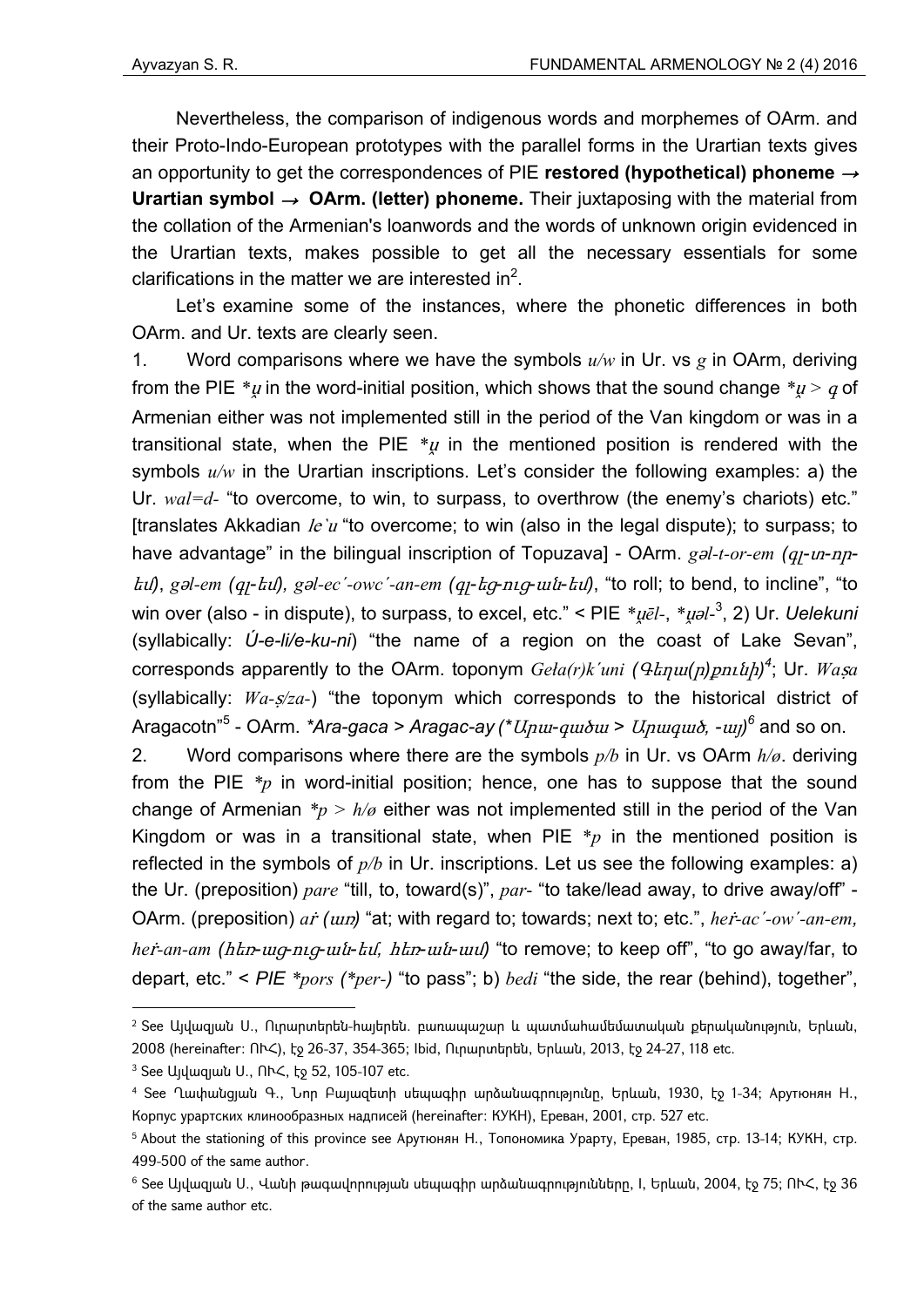*bed-* "to turn back, to give back, to return", *bedu=iaše* "on the way back/on coming back" or "then/hereafter" - OArm. *het, -oy* (հետ*, -*ոյ), "a footstep, a trace", *heti (*հետի*)* (preposition), "behind, backward", "together, along with"; *(y)et ((*յ*)*ետ*)*, "back, backward, after", (adverb) *yetoy (*յետոյ*)* "then, afterwards, hereafter" and so on (the primary meaning is "foot, trace") < *\*ped* "foot", and also probably c) Ur. *pile* "canal, brook" - OArm. *heł (*հեղ*)* "flood, running water" < *\*pel- (\*pēl-)* "to pour, fill"<sup>7</sup> . It is also possible the comparison of the latter with the Armenian word *peł (*պեղ*)* "hole, cave"8 .

Some researchers sometimes are making incorrect and contradictory conclusions, confusing the writing (graphic renderings) with the phonemes. For instance, touching in the context of the mentioned Armenian-Urartian correspondences: Ur. *pa*ḫ*i/a=ne* "cattle" - OArm. *pakhrē* (պախրէ) "id", Ur. *par-*, "to drive (cattle), to take (captives)" - OArm. *he*ṙ*ac´-owc´-an-em (*հեռ*-*աց*-*ուց*-*ան*-*եմ*)* < PIE. *\* per-*, Ur. *pile* (canal), (Hurrian *pala* "canal") - OArm. *peł (*պեղ*)* <*\*bel* or *heł-em (*հեղ*-*եմ*)* < *\*pel (\*pēl)* and so forth), they remark that the word-initial character *p* testified in the Urartian texts could neither disappear nor become  $h$  on one occasion and to be kept on the other<sup>9</sup>. Whereas, as it has been mentioned, under the Ur. sign *p,* on one hand, the voiceless stop /p/ might be disguised, and aspirate /p´/ or the fricative /f/ on the other. It's not by chance that the word-initial *p*  is marked (in our works) with the conventional symbol *φ<sup>10</sup>* in one case, and with the /*p*/ or /p´/ in another. As concerns the PIE *\*p >* OArm. *h/ø* development, then it is obvious that it did not take place instantly, but it was a long-lasting process with interjacent stages<sup>11</sup>. Consequently, PIE  $*_p$  could be just in similar interim position during the Urartian period, e.g. having been sounded as  $/f$ <sup>12</sup>, and naturally being subjected to further change  $(f > h/\omega)$  in contrast to  $/p/$ , either originated of PIE  $*$ *b* or passed to OArm. from the foreign loans. Accordingly, it is possible to restore the following order for the abovementioned development – PIE  $*_p$  > Ancient Arm. /f/ (it is rendered with the symbols *p/b* in the Urartian cuneiform writing) > OArm. հ*/ø*.

Concerning the reflection of the intervocalic or pre-consonant *w/v (*ւ*/*վ*)* (< PIE *\*p*) OArm. phoneme in the Urartian inscriptions, it is marked with the symbols *u/w* on the one hand as is Ur. *eue/ewe* "and" - OArm. *ew (*եւ*)* "id" < PIE *\*epi*, Ur. Ṭ*uara*ṣ*inei* ḫ*ubi* "the lowland/valley of Ṭuaraṣine" - OArm. *tuar-ac*´*a-tap (*տուար*-*ածա*-*տափ*)*, "id" (it is

<sup>7</sup> See in detail Այվազյան Ս., ՈՒՀ, էջ 50-51, 95-96; Ուրարտերեն, Երևան, 2013, էջ 84-85, 99-100 of the same author etc.

<sup>8</sup> See Ղափանցյան Գ., Ուրարտուի պատմություն, Երևան, 1940, էջ 39; Джаукян Г., Урартский и индоевропейские языки, Ереван, 1963, стр. 101 etc.

<sup>9</sup> See Աղաբեկյան Մ., Հայ-ուրարտական ստուգաբանական դիտարկումներ, ՊԲՀ, 2013, 1, էջ 170-171.

<sup>10</sup> See Այվազյան Ս., ՈՒՀ, էջ 36, 50-51, 95-96 etc.

<sup>11</sup> See Ջահուկյան Գ., Հայոց լեզվի պատմություն. նախագրային շրջան, Երևան, 1987, էջ 227, 346 etc.

<sup>&</sup>lt;sup>12</sup> G. Jahukyan proposes such an interim state; Ibid.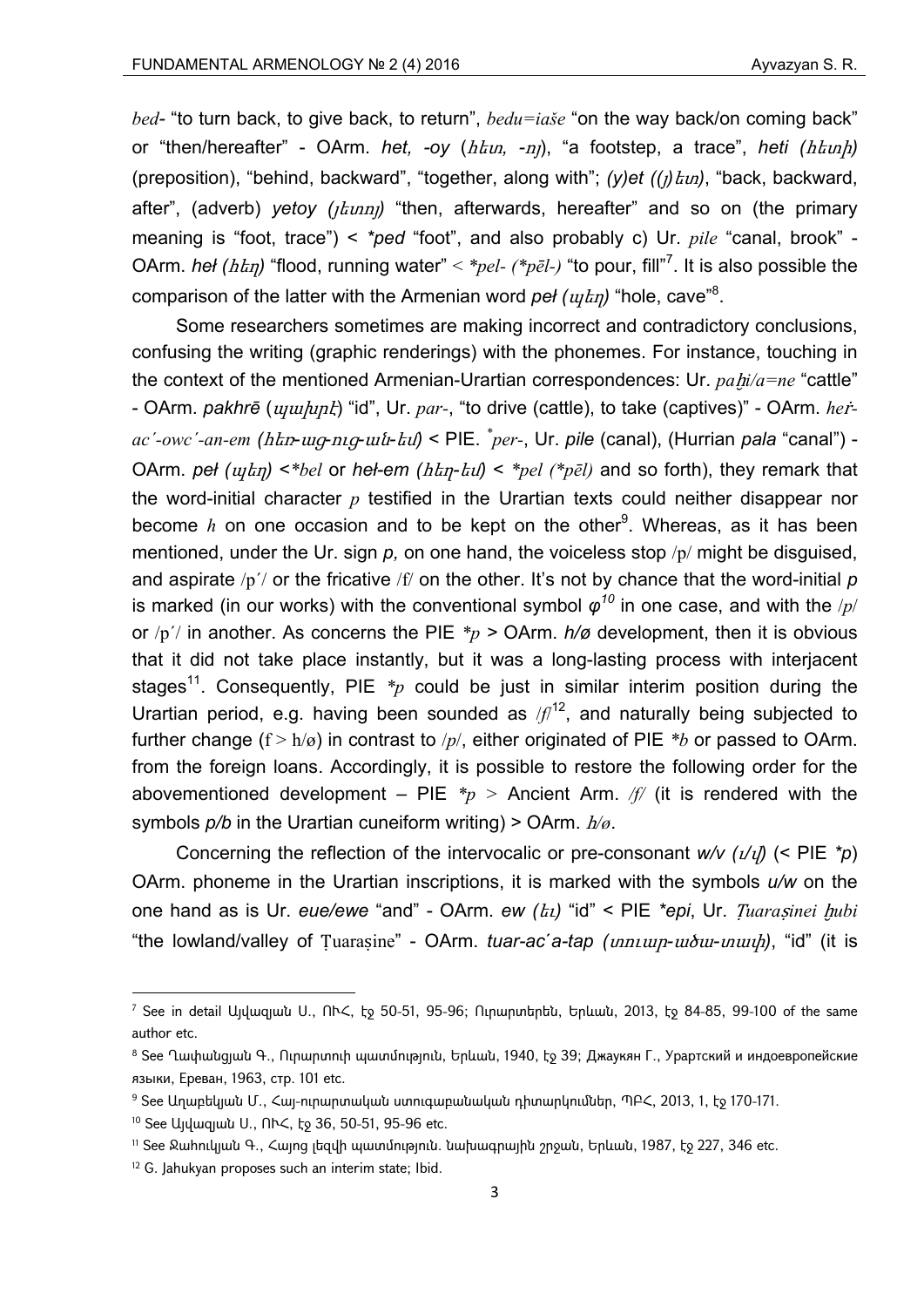composed of OArm. word root *towar (*տուար*)* "cattle" < \*dīpьro) and with the *b* on the other, as is Ur. *arsibi* - OArm. *arcowi, -ciw (μηδηλή, -δλι)* "eagle" < PIE \**rg'ipi-io*. If the etymology of the mentioned Armenian words is correct then it is necessary to presume that the given development of OArm. either was over already or was in the phase of completion; anyhow, the PIE *\*p* was sounding close to /w/ in the Urartian period. And the presence of the Urartian writing *ar*ṣ*ibi* instead of the expected *\*ar*ṣ*iwi* or *\*ar*ṣ*ui* is explained easily by the possibility of reflecting the sound /w/ with the signs *b/p* in the Urartian texts, which is typical of other cuneiform languages, as well.

The picture is different in the case of  $PIE * b^h$  in the same position for which we have only Ur. *b* in two available evidence, but not *u/w* such as Ur. *abeli-* "to add" – OArm. *y-awel-em (*յ*-*աւել*-*եմ*)* "id", *aweli (*աւելի*)* "more" < *\*obhel*; Ur. *qaburza* "bridge" – OArm. *kamowr*ǰ*, i-a < \*kawur*ǰ*a (*կամուրջ*,* ի*-*ա *< \**կաւուրջա*)* "id" < *\*g*ṷ*obhur-*į*ā* (compare the Greek *γέφυρα*, an Armenian-Greek correspondence).

The picture is mixed both in toponyms and the words of unknown origin; for instance, Ur. *Abuni* - OArm. *Hawuni-k´ (*Հաւունի*-*ք*)*, Ur. *Zaba*ḫ*ae* - OArm. ǰ*awakh-k´ (*Ջաւախ*-*ք*)*, Gen. ǰ*awakha-c´ (*Ջաւախա*-*ց*)*, Ur. *Er(e)bune* - OArm. *Erewan (*Երեւան*)*, Ur. *Abeliane* - OArm. *Abełean-k´ (*Աբեղեան*-*ք*)*, Ur. *babane* "mountain" - OArm. *babay (*բաբայ*)* "hill" and so on. Such a state of affairs is conditioned apparently by the aforementioned peculiarities of cuneiforms, being typical almost to every cuneiform language. Even if are known the borrowing language and the parallel evidence there, no precision is observed in that matter. For example, the parallel form of the mentioned Ur. word *babane*, "mountain", is evidenced both as either *pabni* or *wawan* in the Hurrian texts (syllabically: *pa-ab-ni, wa-wa-n-*), and [pbn] in the Ugaritic quasi-alphabetic cuneiform.

We have the symbol *b* in the Urartian inscriptions in a regular manner against PIE *\*bh* such as: a) PIE *\*bher-* "to bring, to bear" - Ur. *(-)ber*, "to bring, to come" - OArm. *ber*em ( $p\bar{t}$ <sub>*p*- $\bar{t}$ </sub> $\bar{u}$ ) "to bring", b) PIE \* $b$ *hag-to*, "a portion" - Ur. *baqtu* «destiny» - OArm. *bakhtoy (*բախտ*-*ոյ*)* "id" (through Iranian intermediation; the indigenous form is *\**բակտ*, -*ոյ *(bakt-oy) < \*bhag-to*, which is testified in the Urartian texts), c) PIE *\*bhā* "to speak" - Ur. *ba-u-* "a word, an order, a thing" - OArm. *ba-n, ba-y (*բա*-*ն*,* բա*-*յ*)* "word, thing"; d) PIE \*bhrg'h, "high, top"- Ur. barzu/*i=dibidu(ne)* "a name of a certain worship building" -OArm. *barj, -ow/i (*բարձ*, -*ու*/*ի*)* "high, top; great", *barjunk´ (*բարձունք*)* "altars, sanctuary, shrines" («բագինք, տաձարք, սեղանք») $^{13}$ .

Also, let's consider briefly the matter of Urartian as an ergative language since this fact is being accented frequently in the special literature to exclude the Armenian nature of Urartian<sup>14</sup>. Nevertheless, such an argument is obsolete apparently. First, let us say that one-fourth (a quarter) of the world's languages has an ergative structure according

<sup>13</sup> For such a meaning of the OArm. word barjunk' (pωηδηιάρ), see Ամալյան Հ., Բարգիրք Հայոց, Երևան, 1975, էջ 52.

<sup>14</sup> See Աղաբեկյան Մ., op. cit., pp. 176-177.